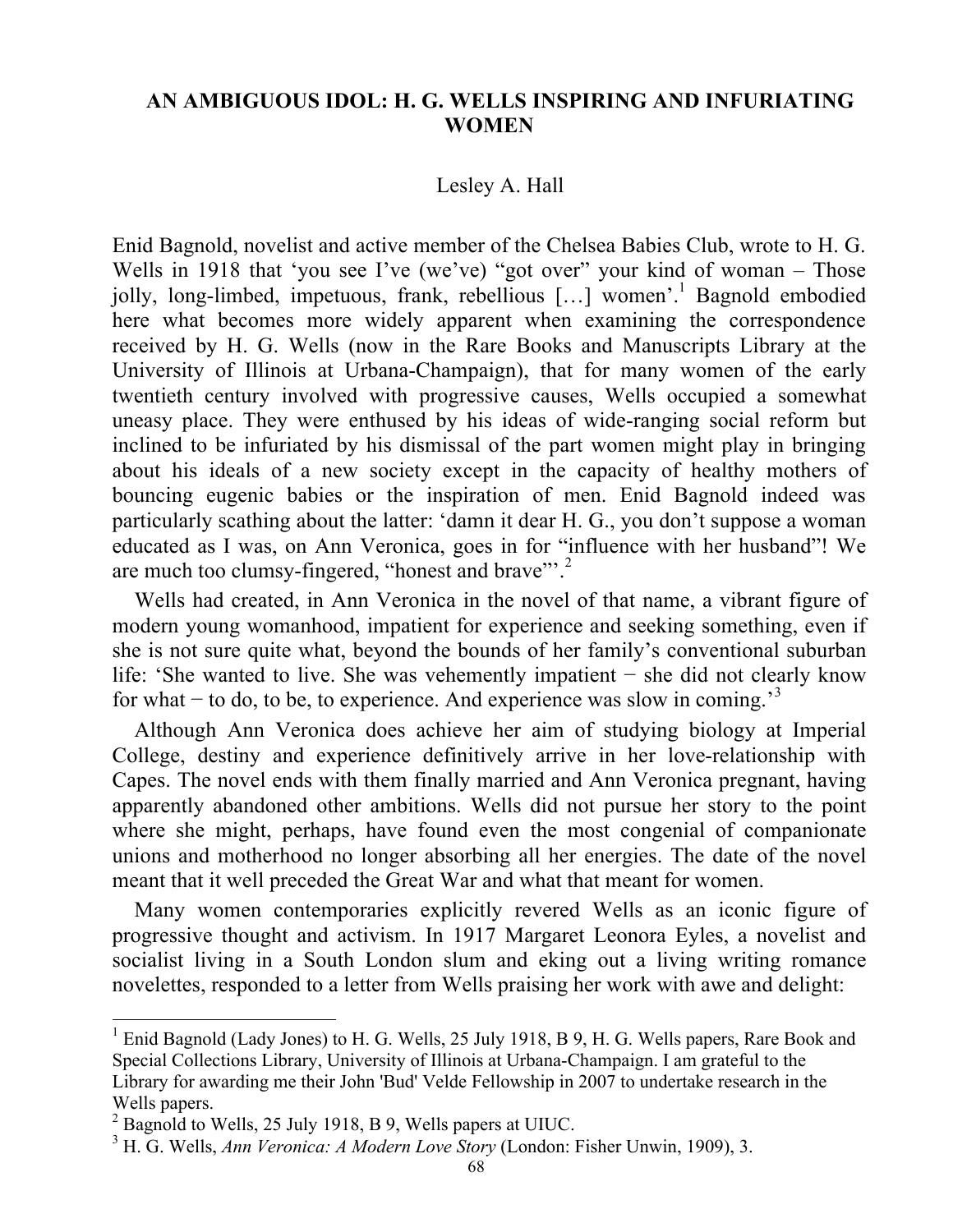Thank you very much for writing to me. I had to sit quiet a few minutes to realize it. It really was a little dazzling to think that you, who are probably better known even than Shakespeare, should have bothered to write to me. I was feeling very miserable when your letter came […] I hugged to myself the thought 'Mr. Wells says my work is fine spirited'[…] you will never understand what an immense lift you have given me.<sup>4</sup>

She subsequently mentioned that 'I lend your books to everyone who is muddled and unhappy. I preach "Wells" all the time'.<sup>5</sup> In 1937 the novelist Storm Jameson wrote along similar lines:

Other generations enjoy & respect your writing & work, but only mine took it, so to speak, bang in the midriff. You shaped our minds & our lives, & if we had not been grateful we should be utter pigs, but I swear that we are grateful for what you did for us. Certainly you did much more than shape the minds of a generation, but it is not for me to tell you that. I can only speak for myself & for five or six young men who would be speaking for themselves if they were not dead in France.<sup>6</sup>

However, they were also often moved to irritation and even fuming rage by his pronouncements about women and his assumptions concerning their place.

Wells's fictional representations of women had been bothering admirers even before the Great War. In 1911 Stella Browne, the feminist sex reformer, wrote to Wells to declare herself delighted at his delineation of 'sex as a thing collectively portentous' and the need for 'the power and beauty of the love of man and woman [...] [to] frame a justifiable vision of the ordered world' in *The New Machiavelli*. But he did not go quite far enough for her:

I just want to suggest, that whereas most men are admitted to be polygynous, there is much less acknowledgement of the fact that many women, & not the least attractive and intelligent, are polyandrous. […] All women are not born mothers [...] for a woman with a great deal of temperament [...] a baby is not always an efficient safety valve.<sup>7</sup>

Margaret Leonora Eyles also appears to have found *The New Machiavelli* a call to contradiction in spite of her passionate admiration for Wells: in an 'Author's Note' to her novel *A Mother in England* (either unpublished, or not under that title), she wrote that 'this book is written in answer to the challenge made by Mr. Wells in *The New* 

 $<sup>4</sup>$  Margaret Leonora Eyles to Wells, 1 January 1917, E 157, Wells papers at UIUC.</sup>

<sup>5</sup> Margaret Leonora Eyles to Wells, 4 April 1918, E 157, Wells papers at UIUC.

<sup>6</sup> Storm Jameson to Wells , 11 October 1937, J 32, Wells papers at UIUC.

<sup>7</sup> Stella Browne to Wells, [n.d. ?1911/12], Wells papers at UIUC.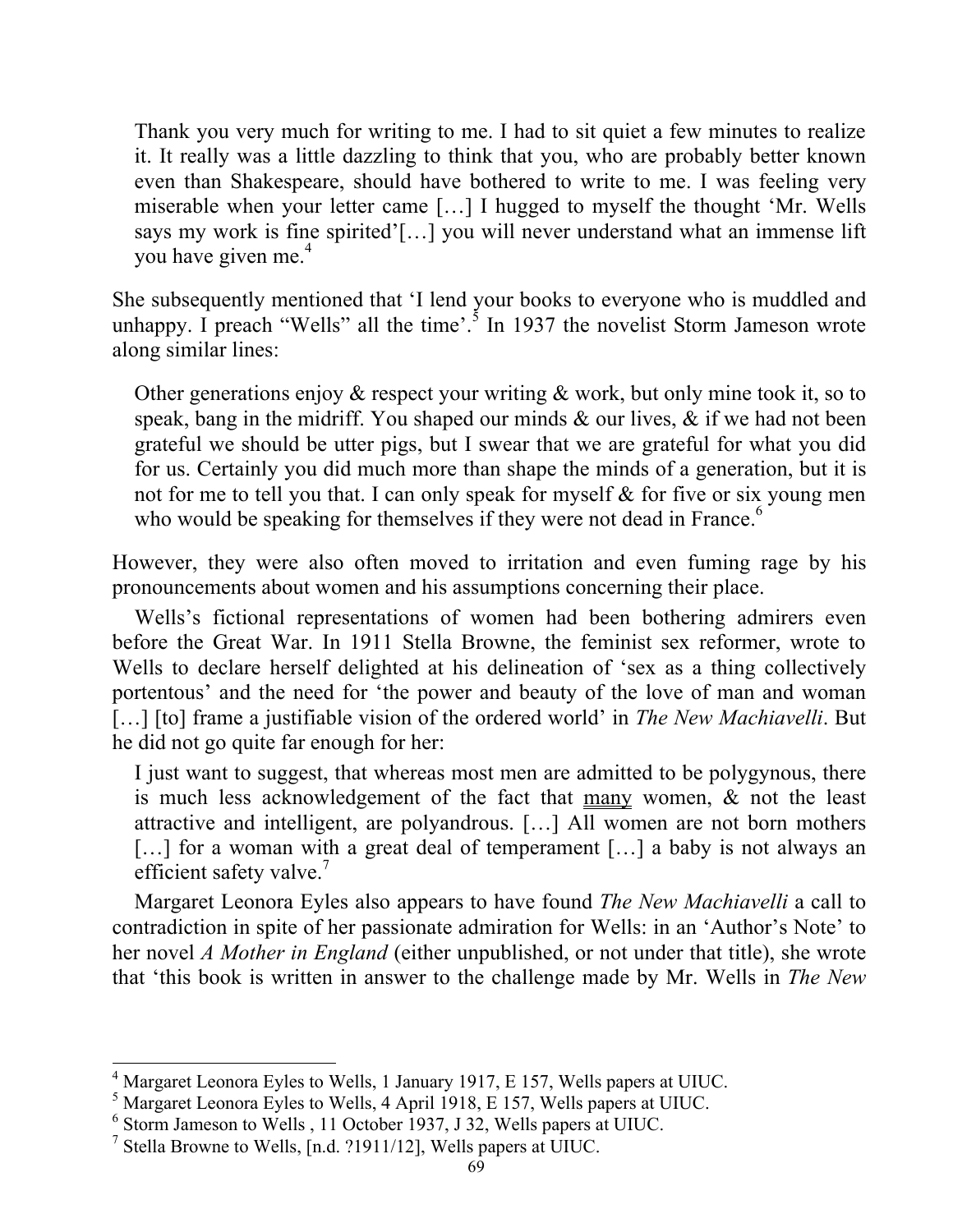*Machiavelli* [...] that no woman can write an honest, introspective account of woman.'<sup>8</sup>

Stella Browne was not alone in being underwhelmed by Wells'sdepiction of women and sex: it was notoriously the young Rebecca West's scathing comments ('old maid's mania, the reaction towards the flesh of a mind too long absorbed in airships and colloids') on his next novel, *Marriage*, which led to their prolonged and painful liaison. She had some pertinent things to say about his vision of women: 'Mr. Wells sees that Marjorie is a thorough scoundrel. The horror of it is that, confused by her clear eyes and copper hair, he accepts her scoundrelism as the normal condition of women.'<sup>9</sup> She later commented that 'Mr. Wells' heroines [...] have nothing in common except their persistent trait of dishonesty'.10

It is certainly somewhat remarkable that although Wells knew large numbers of women of considerable achievement in a range of spheres (and had affairs with not a few of them) this experience of what women could be capable of beyond the spheres of the domestic, the maternal or the emotional life finds little or no reflection in his novels. Indeed, there is usually a note of satire or scorn for female characters who are dedicated to a cause rather than to a man, as in his depiction of suffragettes in *Ann Veronica*: unless, like Isabel in *The New Machiavelli*, they conclude that they can best serve the cause by serving the man promoting it, or like Mary in *The Passionate Friends*, through exercising 'indirect influence' as an elite political hostess.

He also seems to have been remarkably impervious to the enormous burden that domestic work and motherhood placed on women and the extent to which it limited their creative activities, even when his attention was explicitly drawn to this. In her first letter to him in 1917 Margaret Leonora Eyles remarked:

People who want to do artistic work of any sort oughtn't to marry. There's the home, a big mouth asking for money pulling one way, there are utterly fascinating babies on the other side, one's man, all dissipating one's mental energies. And they are so insistent that art doesn't get a look in.<sup>1</sup>

She reiterated her sense of 'the crowning idiocy of trying to be an artist and a married woman with a family to support […] the mad, unintelligent slavery of marriage and motherhood as they happen in Peckham' in a later letter.<sup>12</sup>

 <sup>8</sup> Margaret Leonora Eyles to Wells, 4 April 1918, E 157, Wells papers at UIUC

<sup>9</sup> Rebecca West, 'Marriage', *The Freewoman*, 19 September 1912, reprinted in *The Young Rebecca: Writings of Rebecca West 1911-1917*, ed. Jane Marcus (London: Macmillan, 1982), 64-9.

<sup>10</sup> Rebecca West, 'Mr. Wells through American Eyes', *Daily News*, 14 August 1915, *The Young Rebecca*, 302-4.

<sup>&</sup>lt;sup>11</sup> Margaret Leonora Eyles to Wells, 1 January 1917, E 157, Wells papers at UIUC

<sup>&</sup>lt;sup>12</sup> Margaret Leonora Eyles to Wells, 4 April 1918, E 157, Wells papers at UIUC.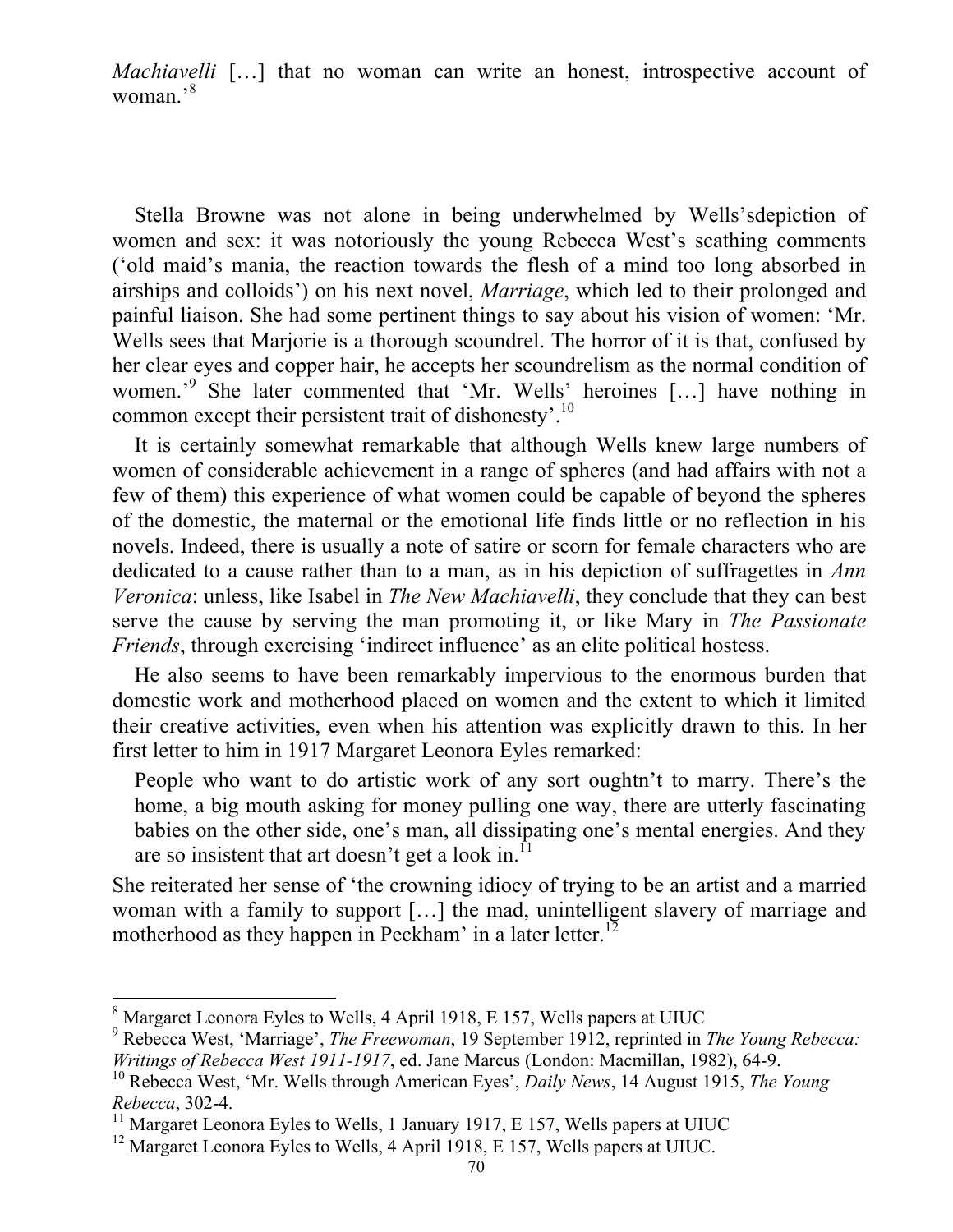In 1932 Wells published a substantial non-fiction volume, *The Work, Wealth and Happiness of Mankind*, setting forth his ideas concerning the enormous changes that had taken place in the world of recent decades, a 'change of scale' in how people apprehended their position in the world, the need for measures of adaptation to new circumstances. He intended it as 'a sincere and strenuous attempt

to make economic and social science come alive and be personal'.13 A chapter on 'The Rôle of Woman in the World's Work' was only inserted at the suggestion of his former lover, the original model for Ann Veronica, the writer, feminist, and socialist Amber Blanco White, 'although it does not by any means present her particular views'.<sup>14</sup> He conceded that much about women's position in contemporary society and the degree to which she contributed to the work of the world was still strongly influenced by longstanding historical factors of female oppression and legal disadvantage. However, the extent to which he overlooked or dismissed the role of women's own agency in improving their own lot and in working for other causes would not have pleased woman readers who were active about the world's work; nor would they have been quite so sanguine as he that their work in literature art and science 'suffer[ed] under no handicap'. His conclusion that the role of woman 'seems to be still decorative or ancillary,' and 'had released no new initiatives in human affairs,' distressed a number of his women friends and associates.15 This chapter, and similar pronouncements in press articles and interviews throughout the 1930s garnered a considerable and considered response and reaction from his female friends and associates.

Lady Rhondda, feminist activist and the editor of the influential periodical *Time and Tide*, wrote thanking him for 'his section on Women,' which she read in draft.<sup>16</sup> While she found it very interesting and useful and something that needed doing, she had some doubts about his suggestion that 'women – more than men – tend to become outstanding rather for what they are than for what they do. Isn't that accounted for mainly by the attitude of the men?' She mentioned important women reformers who were unknown outside limited circles, unlike film stars: 'the public doesn't want to know about a couple of drab schoolmarms who did a long solid dull /but essential/ piece of work over a long period of years.<sup>'17</sup> Although he thanked her for her comments, it does not seem as though they made much impression. The following year she wrote to him again, expressing what seems to have been a common feeling: 'I don't think you are a feminist – I don't even think you know the meaning of the word […]. Still, what matter? […] you, after all, are one of the finest world citizens

<sup>&</sup>lt;sup>13</sup> H. G. Wells, *The Work Wealth and Happiness of Mankind* (London: Heinemann, 1932), 'The Object of this Work', 1-26

<sup>14</sup> *Work, Wealth and Happiness*, 22-3.

<sup>15</sup> *Work, Wealth and Happiness*, 'The Rôle of Women in the World's Work', 523-62.

<sup>16</sup> *Work, Wealth and Happiness*, 24.

 $17$  Lady Rhondda to Wells, 29 July 1932, R 106, Wells papers at UIUC.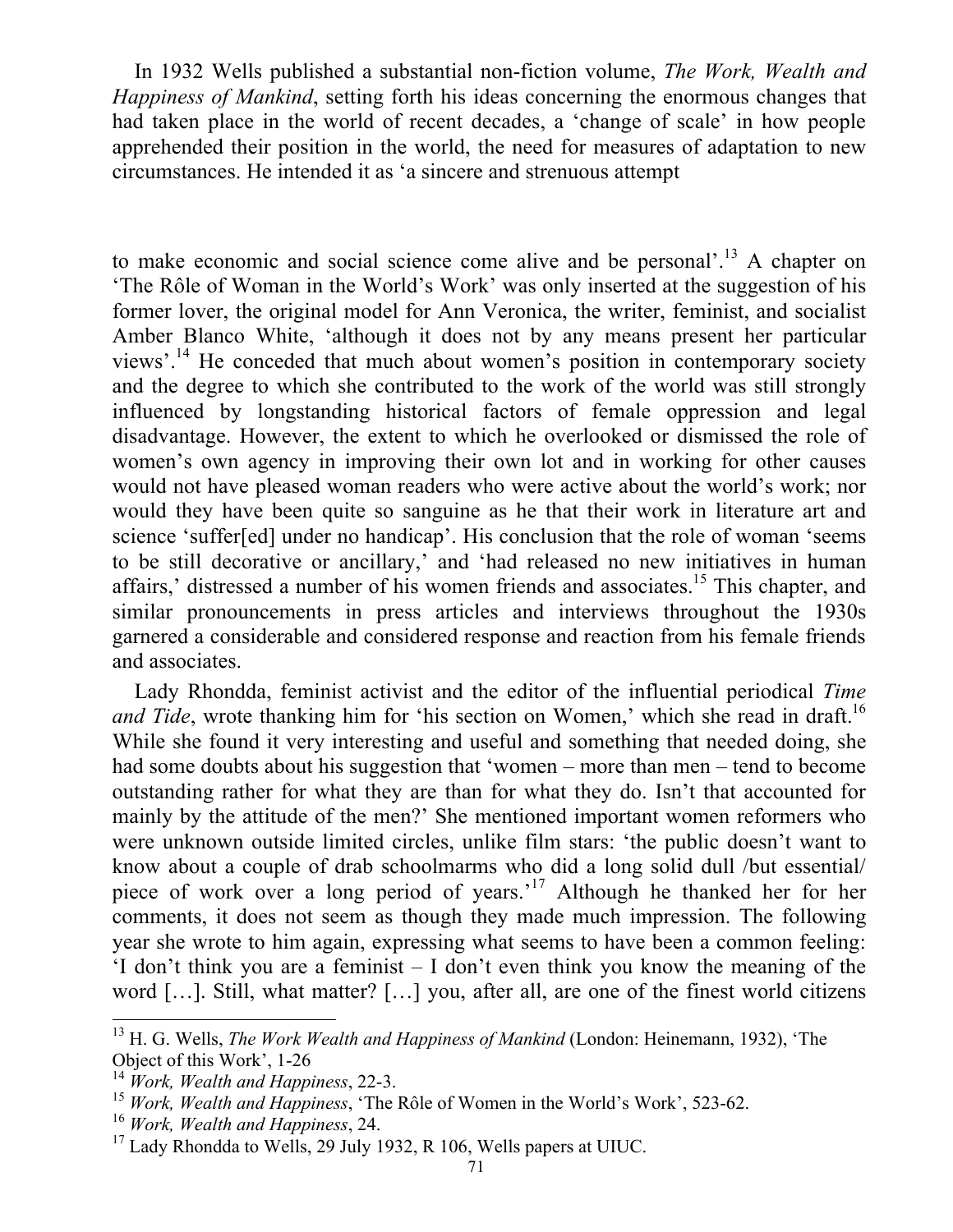we have. I'm sorry women now they've got the vote don't come up to your expectations – do men?<sup>'18</sup>

Naomi Mitchison, the novelist, birth control campaigner and Labour Party activist (and mother of a large family), wrote to him that she found this chapter on women worrying:

[W]hen you say that nothing good has yet been produced by women, I wonder if you realise the tremendous weight we have to push against still? We are still so discouraged all the time… there are constantly people jibing at us, which may not be worth bothering about, but – it's like working in a cloud of mosquitos.

She also commented on pressures upon women to spend and consume, activities that Wells had deplored.<sup>19</sup>

In July 1938 an article by Wells in the *Sunday Dispatch* aroused serious ire in the bosoms of several eminent feminists. Sylvia Pankhurst, a veteran of the militant suffrage movement, wrote furiously:

[Y]ou have the impudence […] to state publicly that it is "impossible to treat" woman "as another worker" because she is "lazy when it comes to serious work." Forgive me being frank, but are not you, like most others, a dwarf in intellectual achievement as compared with Marie Curie.

She feared that, 'Your confessions, with their absurdities about women, in the "Sunday Dispatch" seem to pave the way for an exit into Fascism… an act of treachery to the cause of social advance.<sup>20</sup> A few years later she asked him 'You don't regret women's enfranchisement I suppose,' and argued that 'women are more efficient than they were since it was secured,' although she conceded that 'too many are mere passengers still.'<sup>21</sup>

Dora Russell, writer and educationalist, former wife of Bertrand Russell following bitter legal struggles over divorce and child custody, was similarly shocked at his expression of his belief about women that 'that we cannot do serious work and are lazy and use our sex etc'. She pointed out that:

Ever since you first knew me I have been doing serious work, practically all unpaid […]for the sake of work and causes I believed in. […] [B]ecause I am a woman people in general pass over my work for that of men far less outstanding in education. […] And the reason is that Dora Russell has consistently refused to be the kind of woman that you say all women are, and has stood out for the society and the relations between men and women in which you once believed […]. Has it ever occurred to you that women are driven back into creeping and flattering because the marriage and earning system continues to be stacked against them?

<sup>&</sup>lt;sup>18</sup> Lady Rhondda to Wells, 12 March 1933, R 106 Wells papers at UIUC.<br><sup>19</sup> Naomi Mitchison to Wells, M 382, Wells papers at UIUC.

<sup>&</sup>lt;sup>20</sup> Sylvia Pankhurst to Wells, 10 July 1938, P 38, Wells papers at UIUC.

<sup>&</sup>lt;sup>21</sup> Sylvia Pankhurst to Wells, 12 November 1941, P 38, Wells papers at UIUC.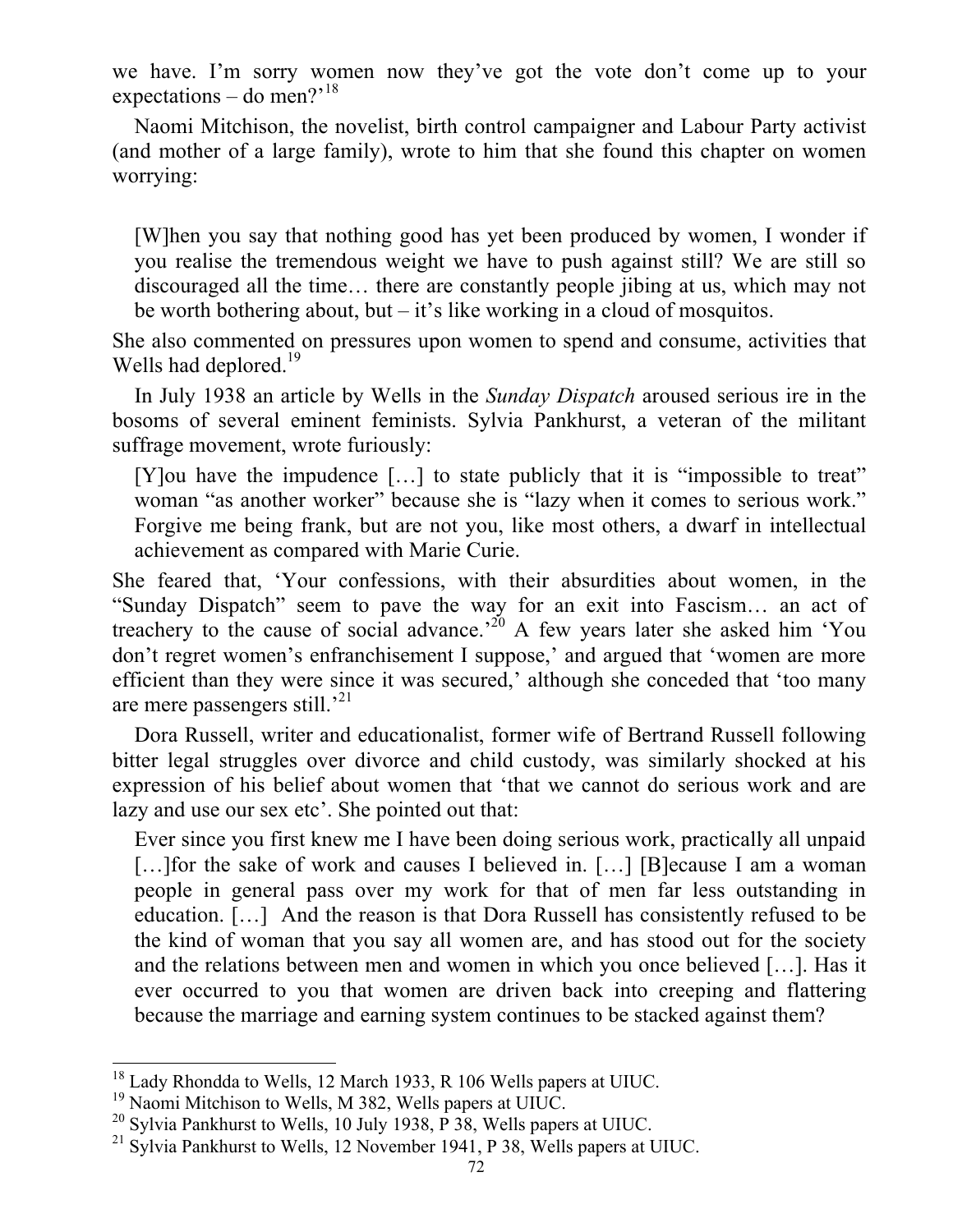Like Rhondda, she invoked the significant group of women which Wells seemed to have completely overlooked in his diatribe: 'Most of the women I have known have been, like myself, not charmers, but serious, and on the whole, intelligent hard workers.<sup>'22</sup>

These women were all busy with their public lives, and in the case of Russell and Mitchison, also bringing up young families. Even so they found time to produce these ripostes to what they perceived as Wells's low estimate of their sex.

He had a more sustained correspondence, over several years, from a young married woman living in South London and not entirely happy with her lot. Mrs. Jones wrote to him first in November 1936:

I am writing to protest against your low estimate of the probable contribution to be made by women to the civilisation of the future. […] You mention casually that a certain amount of energy is used up by marriage and motherhood; but you do not realise just how much. You forget that women with the kind of vitality that gets things done tend to mate fairly early, and the first keen edge of their enthusiasm is worn away by domestic duties.

She gave him an outline of her own life:

I intended to be a doctor, but at seventeen I fell violently in love, so I took the quickest degree I could find, an ordinary arts degree, and was capped before I was twenty. I know your opinion of the M.A. degree: I merely mention this to show that my mental capacity is up to normal.

She obtained a teaching certificate, then sat the open competitive Civil Service examination, and was appointed an assistant inspector of taxes. A year later her beloved decided that he was in a position to marry, and she was required to relinquish her post:

The government whose requirements I had satisfied in an open competitive examination informed me that I must give up my appointment before marriage. Noone has ever explained to me the logic of this procedure; but the result was that the Civil Service was now closed to me.

She then had two children, and during the depression her husband was out of work for six months: 'The task of looking after a small child and running a household on very little money left me without an ounce of superfluous energy. Even if I had been a genius I could not have done any useful constructive work at this period.' Now that her children were a little older she was planning on not spending her life in domestic drudgery but finding a job, both for her own satisfaction and 'to help to bring about this new and better world that you describe':

 $22$  Dora Russell to Wells, 9 July 1938, R 321, Wells papers at UIUC.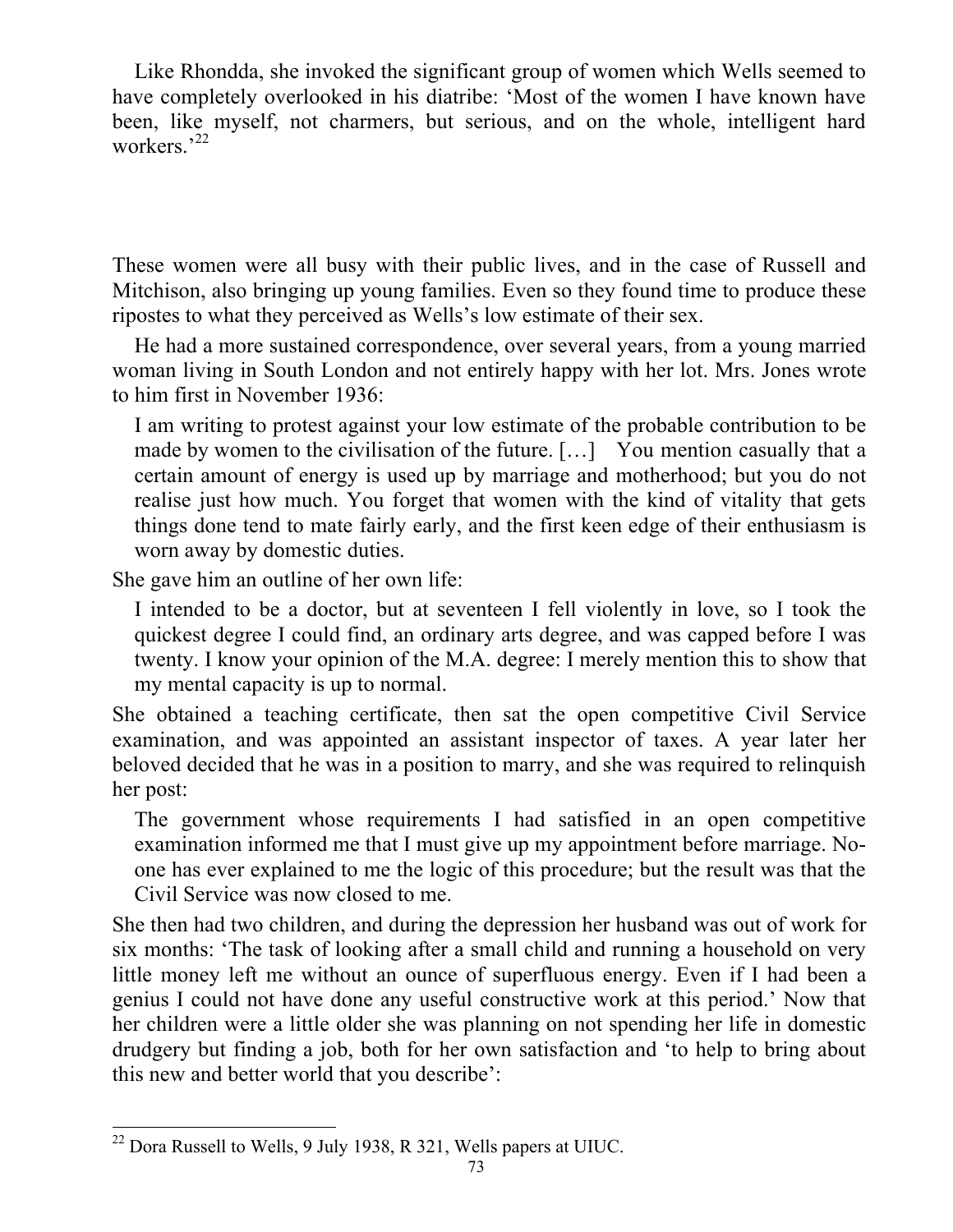There must be hundreds of women like me who might have been doctors, scientists, lawyers, civil servants, but have been diverted from their life-work by their sex. [...] In a better organised state there would be tremendous release of feminine energy for social purposes, and apart from Russia, you have at present no data available for estimating the value of this new contribution.

Yet at the end of this very long letter, she concluded:

You have made such an impression on my mind that I even dream about you. I dreamt that you were sitting by fire trying to write with a blunt pencil, and I

sharpened your pencil for you. It must have been a dream-fulfilment of my longing to be a helpful disciple. $^{23}$ 

This again embodies the tension between women's attraction to many of the ideas Wells promoted and to the idea of working for a better society, and their discomfort with his attitudes towards them as a gender.

She did not, however, give up on the possibility of bringing him round to a better sense of women's potential worth, even though, in January 1937, she saw that, 'I have failed to alter your conviction that in all matters requiring initiative and creative thoughts one must expect a negligible contribution from women.' Nonetheless she wrote a long, well-considered letter on the reasons why women's achievements had not been as remarkable as they might have been and how this might improve in future. The points she raised included: 'We have at present no means of estimating the full extent of women's capabilities because under existing conditions woman's persona is wrongly designed and her impulse towards creative intellectual work is inhibited.' There were two societal ideals of womanhood: 'Efficient Housewife, and […] Beautiful, Alluring, Irresistible Syren,' neither of which were conducive to socially useful work: furthermore, 'In spite of all we hear of modern labour-saving devices, our system of individual housekeeping is criminally wasteful of female energy and talent.' She invoked the discoveries of contemporary genetics:

Modern biology has never suggested that the genes which carry hereditary characteristics, transmit particular ability to men but not to women. From this it is reasonable to conclude that the potentialities of men and women are the same.

Therefore, she argued, what was at fault was the psychological chains placed upon women, imposed by education – 'I mean the ideas she absorbs from the current ideas of the community in which she lives.<sup> $24$ </sup> In a later letter she pointed out in greater detail the structural problems with hindered women's achievements. Reading the life of Madame Curie:

It brings home to me the reason why women so seldom distinguish themselves. It requires such a rare combination of circumstances. She must have ability, she must

 $^{23}$  P. Jones to Wells, 10 November 1936, J 113, Wells papers at UIUC.

<sup>24</sup> P. Jones to Wells, 8 January 1937, J 113, Wells papers at UIUC.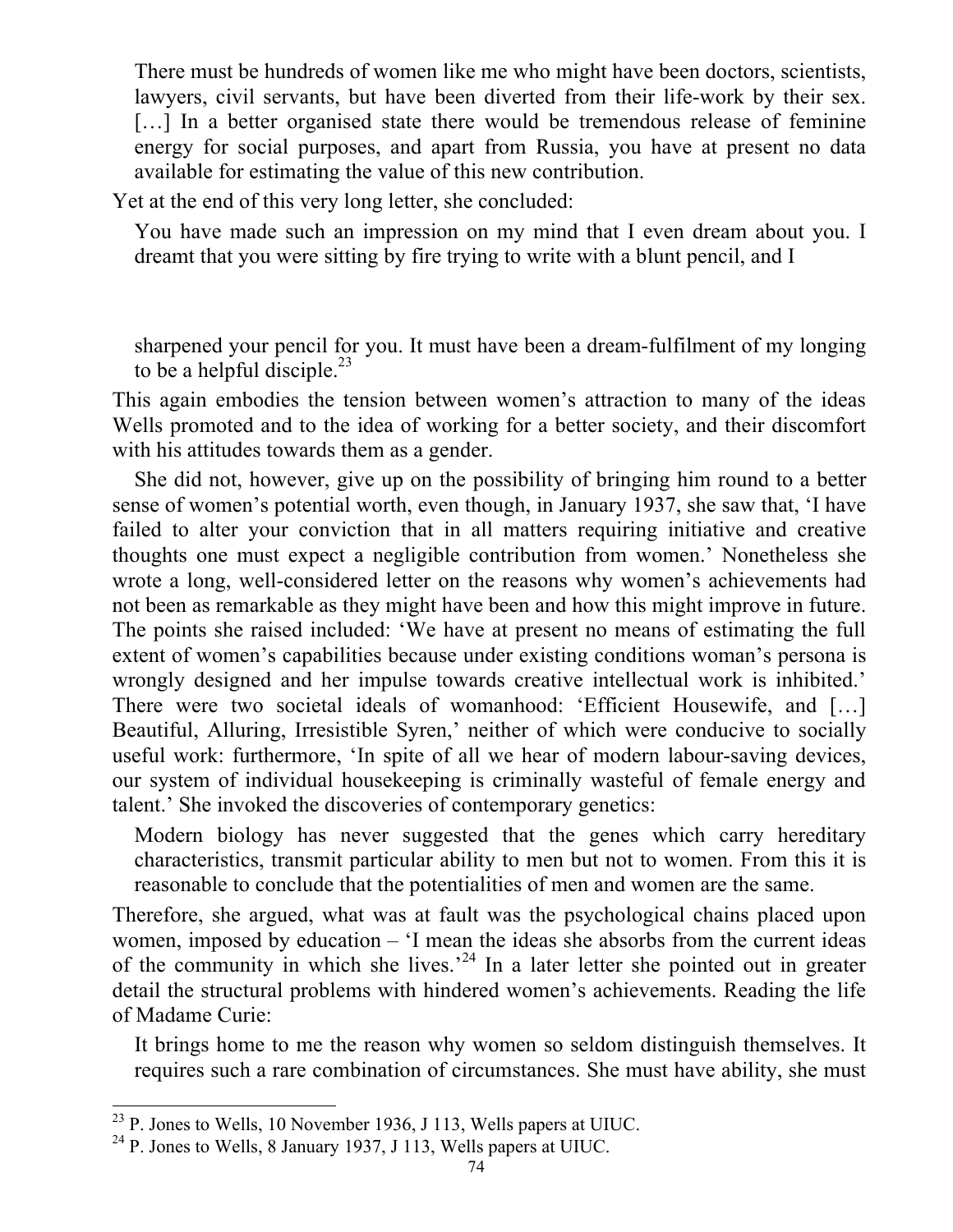be born into a family where it is regarded as natural for a woman to use her brains, and she must marry the right man.<sup>2</sup>

Perhaps surprisingly, Wells not only took the trouble to respond to her letters, or at least to annotate them for his secretary to compose a reply: he encouraged her in her project of giving lectures at local evening classes, and also, a couple of years later, agreed to sponsor her so that she could obtain a ticket for the Reading Room at the British Museum in order to pursue research.<sup>26</sup> She continued to debate his

ideas, though she seems to have been using him as a sounding board in order to organise her own thoughts. She critiqued his novel *Brynhild* (1937) and the suggestion that the most positive thing a married woman might do with her life was have five children:

In the years it would take me to rear five children, I could help fifty, or perhaps a hundred of these boys [in her night classes]; given them some of the necessary knowledge; start them questioning and discussing; direct their energies towards creative effort; save some of this human material from being wasted. On the other hand, if I keep on producing children, they may be put on the scrapheap along with the two sons I already have, because the menfolk have failed to put the world in order. Which course of action seems to you to have the more urgent claim upon my attention?

She also characterised his heroines as 'amiable spectators of life's battle' (echoing earlier criticisms by Rebecca West). She mentioned the prejudice she encountered on trying to return to the world outside the domestic sphere: $27$ 

When the various [London County Council] inspectors heard that I had spent the last seven years as a housewife they were horrified at the idea that I should lecture in economics and biology and psychology.28

When she tried to return to the world of academic study:

I find that learned gentlemen in academic circles are convinced that after a woman has spent some years in keeping house she is no longer fit for intellectual effort.

The research she was considering pursuing was, slightly ironically, on a subject close to Wells's own heart, given his enthusiasm for motherhood: an investigation into possible means of increasing the birthrate – 'a subject which should be treated from a woman's point of view'. $^{29}$ 

 <sup>25</sup> P. Jones to Wells, 9 March 1939, Wells papers at UIUC.

<sup>&</sup>lt;sup>26</sup> Wells to P. Jones, 10 January 1937, Wells papers at UIUC; P. Jones to Wells, 3 March, 15 May 1939, J 113, Wells papers at UIUC.

 $^{27}$  P. Jones to Wells, 2 February 1938, J 113, Wells papers at UIUC; West, 'Marriage'.

 $^{28}$  P. Jones to Wells, 2 February 1938, J 113, Wells papers at UIUC.

 $29$  P. Jones to Wells, 15 May 1939, J 113, Wells papers at UIUC.